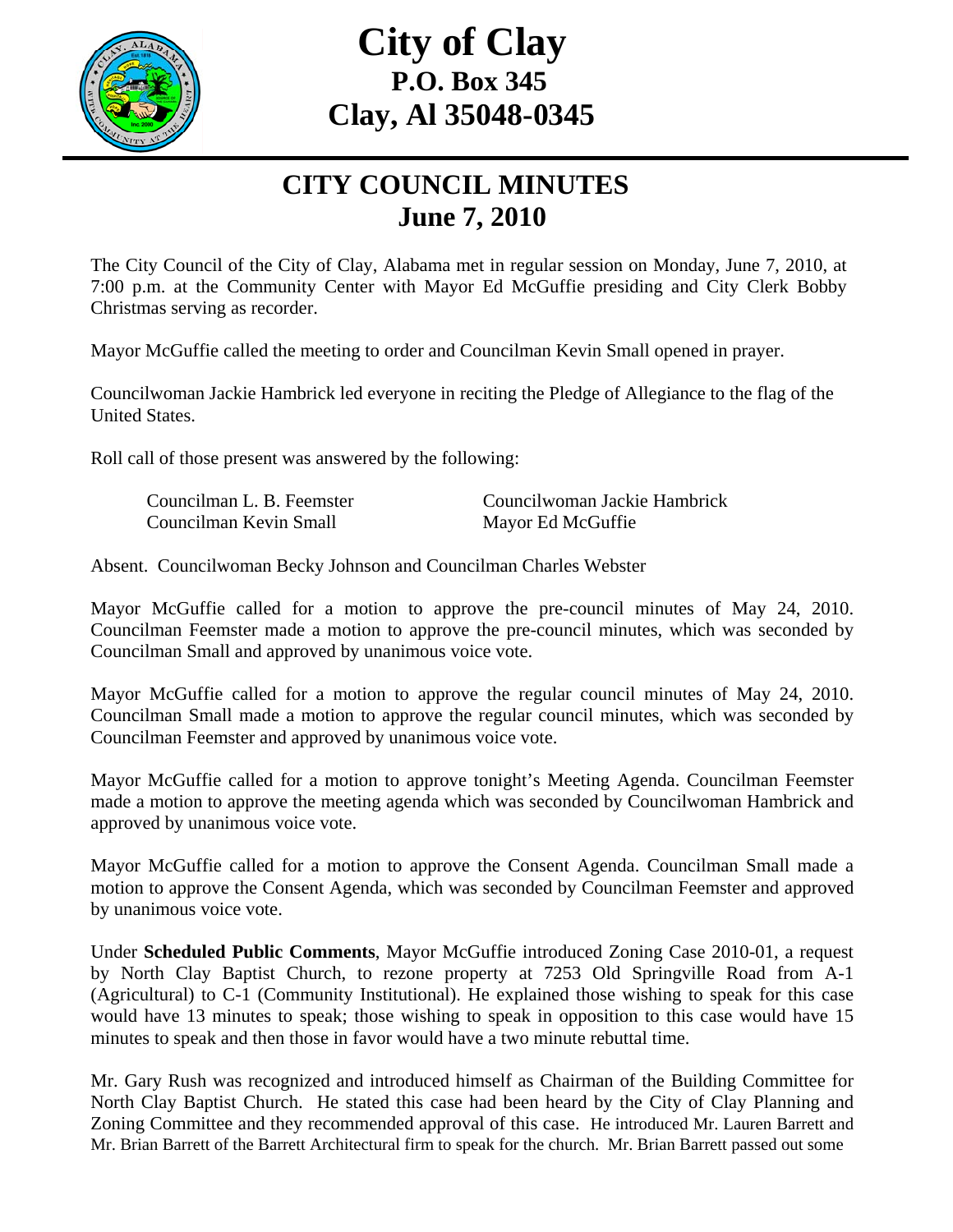

## **City Council Meeting June 7, 2010 Page 2**

copies of a detailed plan showing what the property would be used for and how it was layed out. Mr. Lauren Barrett explained the property to be 10 acres with two modular buildings on it now. He pointed out the plans for different phases of construction for the buildings and the parking lots. He stated there would be two parking lots in accordance with City of Clay regulations with one parking lot to have a maximum of 44 parking spaces on a pervious surface and one parking lot to have a maximum of 80 parking spaces on an impervious surface. Also, he explained the area nearest Old Springville Road would be used for field lines for the septic tank. He stated they would seek guidance from the City of Clay as to where to place a buffer along he northern section of the property.

Mr. Dick Chenaut, Walter Schoals Engineering, was introduced and spoke concerning the site design of the property. He stated his company would be doing the site design; there would be three drainage ways through the property; and they intended to create storm water detention with two detention ponds. He stated the detention ponds would meet the requirements of the City of Clay.

Mayor McGuffie called for anyone wishing to speak against this case and recognized Mr. Bill Whitson. Mr. Whitson introduced himself as living at 619 Brandy Drive. He stated he was not against this church but was concerned with water coming down Brandy Drive. He stated he had spoken with the Corps of Engineers who stated a buffer would create problems. He asks the City Council to consider his and surrounding neighbors properties to ensure proper drainage.

Mr. George Post was recognized and questioned the purpose of the hearing tonight. It was explained that the hearing tonight was to consider the applicants request for zoning this property.

Mayor McGuffie called for anyone to speak for or against this case and there was no response.

Mayor McGuffie called for questions or comments from the Council. Councilman Feemster made a motion to approve Zoning Case 2010-01 which was seconded by Councilwoman Hambrick and approved by a unanimous voice vote.

Mr. Joey Brittner, member North Clay Baptist Church, was recognized and stated the members of the church did not want to do anything to damage any property around them and wanted to assure everyone they would look at the drainage issues with the City of Clay.

Councilman Feemster stated there were some storm water issues and recommended working on pervious parking, rain gardens, and detention ponds to try and solve the drainage problems.

Under **Reports from Standing Committees** Mayor McGuffie recognized Councilman Feemster for a report from the **Public Safety Committee**. Councilman Feemster reported on the traffic light for Clay Palmerdale Road and Old Springville Road. He explained that the last report he received from Jefferson County was that they were waiting on their surveyor to tie down property lines for the right of way. Also, he reported the radar signs and Zero Tolerance signs were doing some good and people seemed to be slowing down. He stated if they did not do the job he may look at portable signs that could be moved around to different roads. Councilman Small asks Councilman Feemster how much the traffic light will cost the city for which he responded about \$40,000. Councilman Small stated he was asking in order to keep in mind for budget purposes.